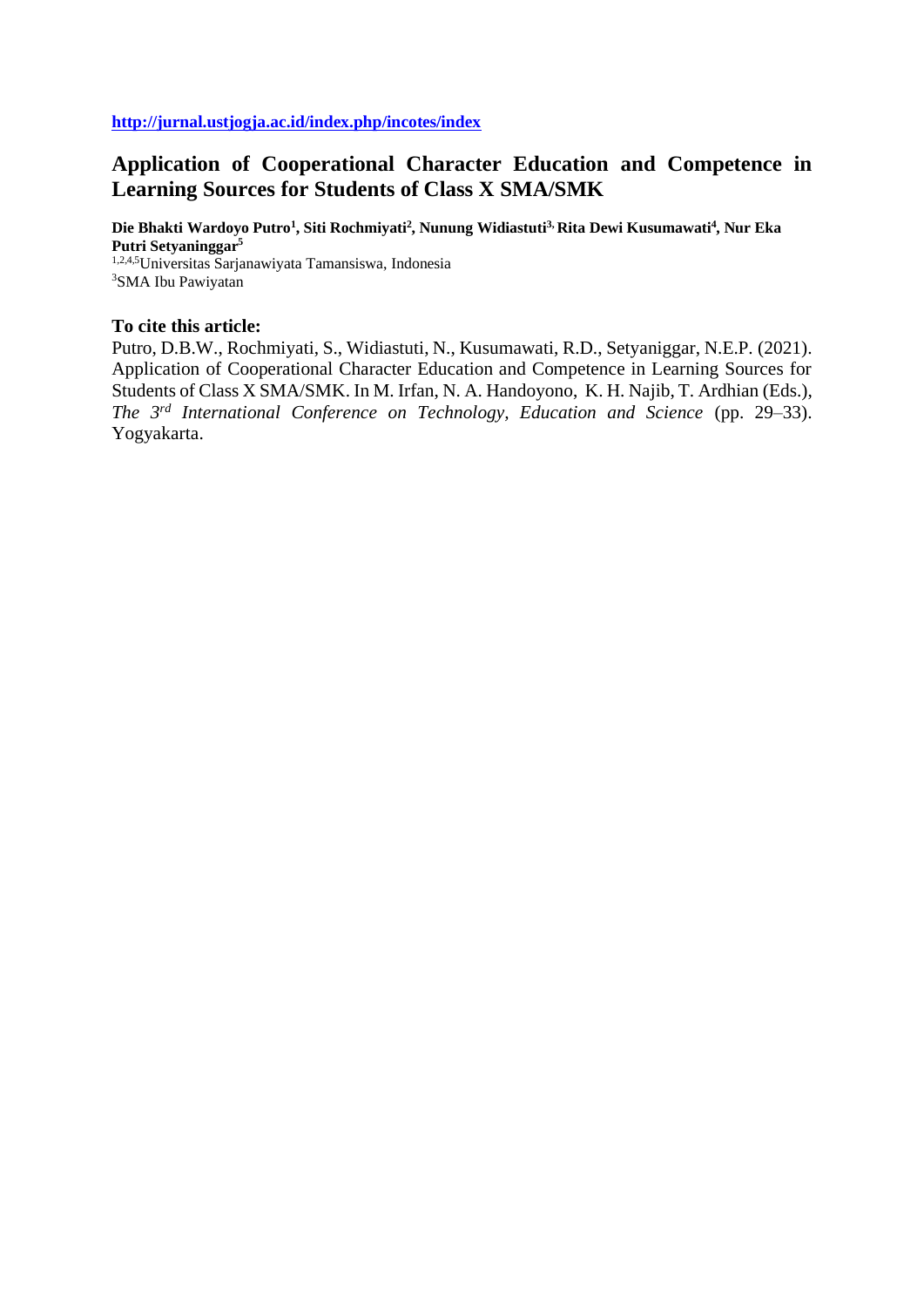InCoTES 2021 ISSN: 978-602-6258-14-4

## **Application of Cooperational Character Education and Competence in Learning Sources for Students of Class X SMA/SMK**

**Die Bhakti Wardoyo Putro<sup>1</sup> , Siti Rochmiyati<sup>2</sup> , Nunung Widiastuti<sup>3</sup> , Rita Dewi Kusumawati<sup>4</sup> , Nur Eka Putri Setyaninggar<sup>5</sup>**

1,2,4,5Universitas Sarjanawiyata Tamansiswa, Indonesia <sup>3</sup>SMA Ibu Pawiyatan<sup>3</sup> <sup>1</sup>[die\\_bhakti@ustjogja.ac.id](mailto:die_bhakti@ustjogja.ac.id)

| <b>Article Info</b>        | <b>Abstract</b>                                                                                                                                                          |
|----------------------------|--------------------------------------------------------------------------------------------------------------------------------------------------------------------------|
|                            | Learning Indonesian in the 2013 curriculum in the new normal era can take                                                                                                |
|                            | advantage of various learning resources. Learning resources can be in the form                                                                                           |
| <b>Keywords</b>            | of print, audio, visual, audiovisual, and field. The online learning obtained by<br>students so far is still at the cognitive level, not yet fully on the cultivation of |
| learning tools             | student character. The purpose of this study was to describe the implementation                                                                                          |
| textbooks                  | of character education in learning resources in the form of lesson plans and                                                                                             |
| <i>character education</i> | textbooks for Indonesian students in high school. The data in this study are in                                                                                          |
| application                | the form of words, phrases, sentences, paragraphs, and discourses that show the                                                                                          |
|                            | implementation or application of character education contained in learning tools                                                                                         |
|                            | and Indonesian language textbooks for class X Curriculum 2013. In this study,                                                                                            |
|                            | data were obtained from the research results of Rita Dewi Kusumawati and Nur                                                                                             |
|                            | Eka Putri Setyaninggar, as well as teacher learning tools and Indonesian                                                                                                 |
|                            | Language textbooks for Class X Curriculum 2013. Furthermore, the instruments                                                                                             |
|                            | were validated with content validation by experts (expert judgment). Data                                                                                                |
|                            | collection techniques using documentation techniques and literature study.<br>Analysis of the data in this study through the process of reduction, data                  |
|                            | presentation, and verification. The results obtained are the application of                                                                                              |
|                            | character values to learning resources in the form of: 1) RPP contained in the                                                                                           |
|                            | exposition and negotiation texts, namely the values of honesty, responsibility,                                                                                          |
|                            | cooperation, and courtesy. The second learning resource is in the form of                                                                                                |
|                            | textbooks for Indonesian students in class X 2013 curriculum, which includes                                                                                             |
|                            | the values of honest, responsible, cooperative, and polite character in each                                                                                             |
|                            | chapter.                                                                                                                                                                 |
|                            | Keywords: learning tools, textbooks, character education, application                                                                                                    |

## **Introduction**

Learning during this pandemic tends to be an individual learning process. Due to the limited time to meet, students only work on assignments individually. In fact, there are times when students basically cannot work alone. Team work is required. So cooperation is needed / instilled in students. How to work well together? That is with courtesy, honesty, and responsibility. Although students learn independently, parents must also have an important role in learning.

Working parents certainly cannot fully accompany their children, while teachers cannot meet face-to-face but must teach and educate appropriately. Teachers cannot educate students directly, so there needs to be another alternative, namely the role of educating must be integrated or implicitly appear in online learning. Learning Indonesian in the 2013 curriculum in the new normal era can take advantage of various learning resources. Indonesian Language and Literature learning resources can be in the form of print, audio, visual, audiovisual, and field. Printed learning resources can be in the form of student books, teacher books, and learning tools (RPP).

This is an example of learning tools prepared by teachers and textbooks must include character education values for students. The lesson plan (RPP) is the basic preparation and the key to the learning implementation flow. This RPP contains LKPD, teaching materials, evaluation tools, and media. Greene and Petty (in Tarigan, 2008) reveal that a good textbook must meet several criteria such as point of view, clarity of concept, relevant to the curriculum,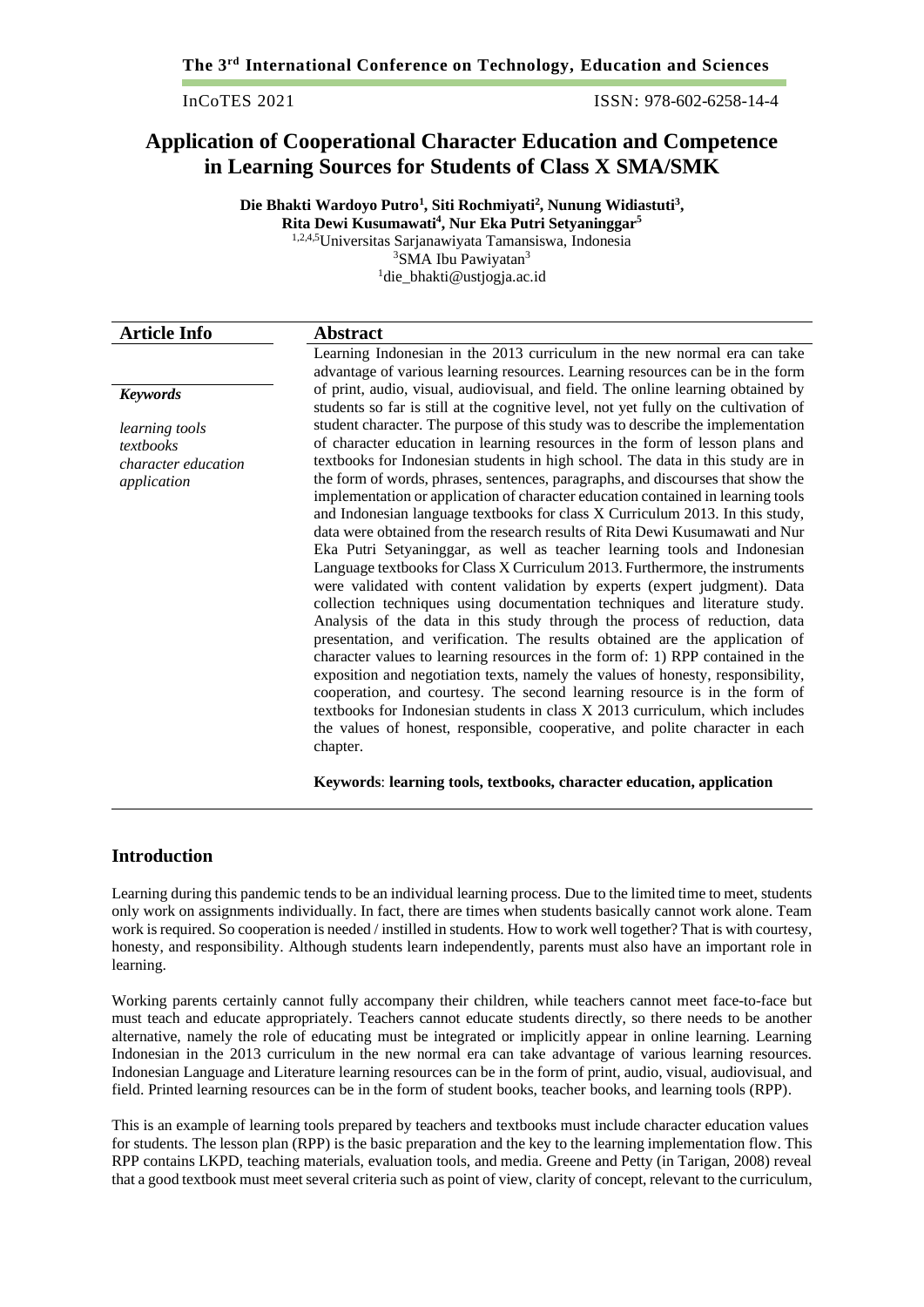attracting interest and growing motivation, stimulating student activity, illustrative, communicative, supporting other subjects, and foster mutual respect for individual differences. It is intended that the cultivation of character education must continue, so as to create a better national character.

The 2013 curriculum contains four core competencies that must be mastered by students, namely Core Competencies (KI) and Basic Competencies (KD) of each KI. The first core competence (KI-1) is about spiritual attitude competence, KI-2 is about social attitude competence, the two KI can be classified into affective aspects. While KI-3 contains cognitive aspects and KI-4 contains psychomotor aspects. With regard to character, KI-2 needs special attention. It is hoped that Indonesian language learning is directed at improving students' ability to communicate both orally and in writing so that they are able to have better social attitudes, especially attitudes related to student character.

Based on this description, the problems that will be revealed in this study are how to apply character education to high school students' learning resources? Learning resources are limited to printed learning resources in the form of learning tools and Indonesian textbooks for class X students. The formulation of the problem is carried out with the aim of describing the application of character education in high school students' learning resources. The urgency in this research is that the research results are expected to provide theoretical benefits. The practical benefit of this research is that the research results are expected to provide knowledge about the application of character education contained in high school student learning resources and character education is implemented in the learning process.

## **Method**

In this research method consists of types of research, data and data sources, data collection techniques, data analysis, and presentation techniques. Based on the type of research, this research is a qualitative descriptive study. Qualitative research is a method based on the philosophy of postpositivism to examine the condition of natural objects (Sugiono, 2015). Data is the result of measurement of facts (Haryono, 2009: 42). The data in this study are grammatical units ranging from words, phrases, clauses, sentences, and paragraphs in which there are operational verbs in the form of learning resources contained in the lesson plans and Indonesian textbooks for class X Curriculum 2013.

Sources of data become information about the scope and possible generalizations of research and are usually expressed in the form of populations and samples (Andriani, 2015: 6.36). There are two sources of data in this study, namely primary data and secondary data. Primary data sourced from student and teacher lesson plans, as well as high school/vocational high school textbooks. Secondary data comes from research under the umbrella, namely Rita Dewi Kusumawati and Nur Eka Putri S.

The key instrument is the reviewer himself (Moleong, 2013). In this study, the instrument used was a researcher who was equipped with theory and a data card containing a study of operational verbs in a textbook. Furthermore, the instrument was validated by an expert or expert judgment carried out by a language teaching expert.

Data collection techniques are the most important step in conducting research to obtain data (Sugiyono, 2015). The data collection technique used in this research is documentation technique and literature study which is focused on analyzing the learning tools (RPP) of teachers and Indonesian students' books for SMA/SMK. In addition, using note-taking techniques in reading, studying, and taking notes on character education that appears in lesson plans and textbooks.

According to Sangidu (2007: 73), data analysis aims to simplify data into a form that is easier to read and interpret. The data analysis technique used in this research is content analysis technique. The analysis steps are carried out through programming, classification, and description (Missing in Bungin, 2011: 231).

## **Results and Discussion**

- 1. Implementation of Cooperation Character Education
	- (1) Peserta didik memberikan **argumen terhadap jawaban pemecahan masalah** dan membacakan hasil karyanya dan peserta didik yang lain **memberikan tanggapan atau masukan. (RPP teks eksposisi)**

Quotation (1) is the application of cooperative character education with indicators of being able to respect and accept friends' opinions. With the sophistication of the media, one can easily express opinions, submit criticisms, or suggestions freely. However, this freedom actually gives children a negative space.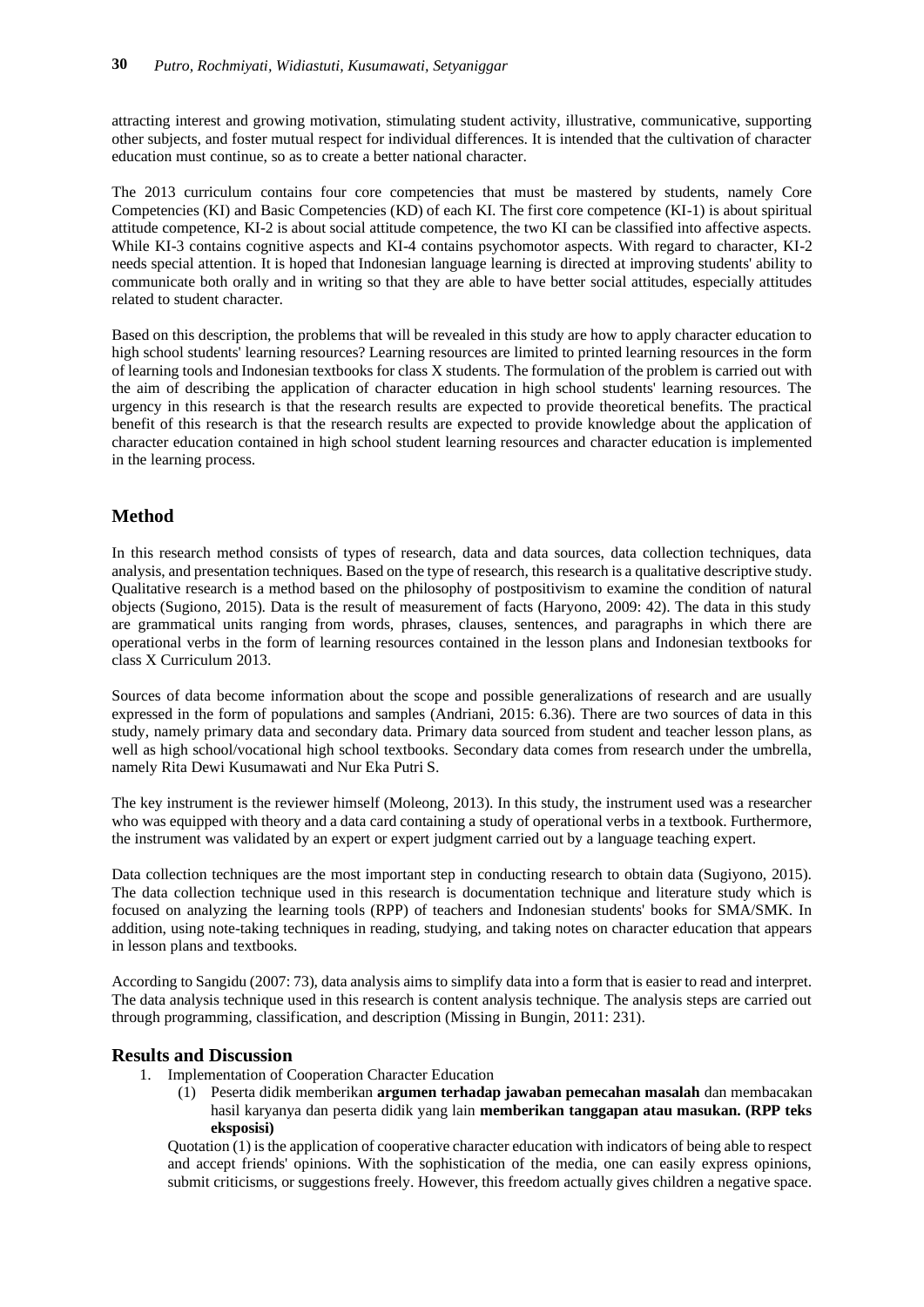Therefore, the quote above teaches students to respond by giving a positive assessment so that in the end the child does not easily argue without having a good basis and ethics.

(2) Dua kelompok dengan secara bergantian **mempresentasikan hasil kerja kelompoknya** dalam diskusi kelas untuk memverefikasi hasil kerjanya. **Kelompok lain memberikan tanggapan** meliputi tesis/pernyataan pendapat, argumentasi, penegasan ulang, dan rekomendasi. **(RPP teks eksposisi)**

Quotation (2) is an example of planting cooperative character education with indicators of appreciating the work that has been made by friends. This quote teaches students to learn to appreciate the work of others. This will have a positive impact, namely for students who explain they will get constructive input so that the results are more perfect and listeners will certainly get insight. This can be a good collaboration to improve the quality of work.

- (3) Peserta didik berdikusi kelompok untuk mendiskusikan isi tiap bagian struktur teks ekposisi.
- (4) Peserta didik mendiskusikan isi bagian teks eksposisi yaitu tesis/peryataan pendapat, argumentasi, penegasan ulang, dan rekomendasi.
- (5) Peserta didik berdiksusi kelompok untuk mendiskusikan makna istilah, adjektiva, dan afiksasi dalam teks eksposisi.
- (6) Peserta didik mendiskusikan isi bagian teks eksposisi yaitu kebahasaan makna istilah, afiksasi, dan ajektiva. (RPP teks eksposisi)

Quotes (3), (4), (5), and (6) are examples of quotes for planting cooperative character education. Cooperation is needed to produce work results that are in accordance with existing provisions. If group members only work individually, then of course the results will vary or have different language styles. With the cooperation by way of discussion, students are taught to learn to accept opinions and input from others, as well as deliberation to reach consensus.

- (7) Berikanlah **tanggapanmu baik berupa pertanyaan maupun saran terhadap cerita singkat yang disampaikan temanmu.** (Halaman 15)
- (8) Secara bergantian, **ceritakan secara singkat isi teks** *D'Topeng Museum Angkut* **dengan menggunakan bahasamu sendiri. Berikan penilaian terhadap temanmu** dengan menggunakan tabel berikut ini. (Halaman 15)

Cooperation is needed not only within a team, but also between teams so that they can provide constructive input to each other. Quotation (7) is a command to respond to the work of a friend who has made a short story. The response is a form of appreciating the work that has been made by a friend. Quotation (8) shows the application of cooperative character education by assessing the work that has been made by friends. The assessment is a form of appreciation for the delivery of the D'Topeng Museum Angkut story that has been compiled by friends using their own language.

(9) Bukalah Pedoman Ejaan yang Disempurnakan (EyD). **Diskusikanlah dengan temanmu bagaimana seharusnya penulisan kata-kata bergaris bawah dalam kutipan di atas.**

Apabila penulisannya salah, benahilah sehingga sesuai dengan Pedoman Ejaan. (Halaman 42) Quotation (9) is an order to carry out a discussion with a friend about writing underlined words in a reading. The order is a form of encouragement to students to be able to discuss or communicate with friends in solving a problem in the form of group assignments.

- (10)Selanjutnya, **diskusikanlah dengan teman-temanmu** hal-hal berikut ini. Apakah gagasan atau pendapat yang disampaikan penulis dalam teks tersebut?. (Halaman 57)
- (11)**Diskusikanlah dengan temanmu,** apa perbedaan antara kalimat fakta dan kalimat opini. (Halaman 58)

Discussing or communicating with friends or other people is one of the skills that must be trained from the start to be able to work together, be confident, and be able to survive in group greetings. This will be felt in the future when you enter the world of work. Quotations (10) and (11) show the character of cooperation with indicators of being able to discuss or communicate with friends. These quotes can train students to dare to argue and accept the opinions of friends to achieve a common goal of formulating a problem or task from the teacher.

- 2. Application of Polite Character Education
	- (12)Susunlah teks eksposisi sesuai dengan **struktur dan kebahasaan** dengan memperhatikan permasalahan teknologi! **Presentasikan hasil teks eksposisi dengan santun!**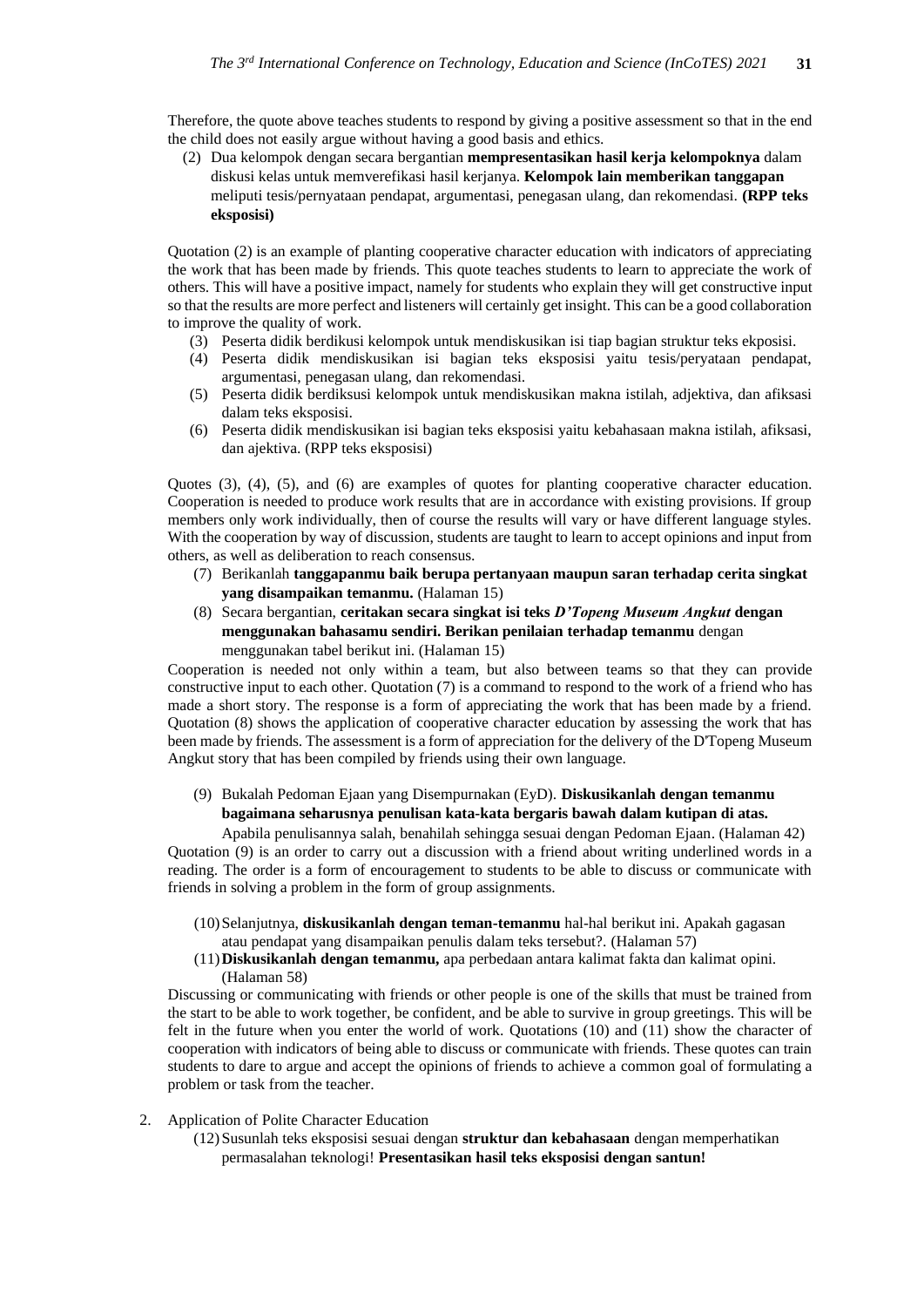Quotation (12) is one of the planting of polite character education with indicators of using language well and fluently. Students are required to be polite in language. Associations that exist in society tend to be relaxed and sometimes there are no boundaries. This is sometimes also included in the world of education. To minimize the negative impact, the cultivation of polite character education must of course exist to be imitated and at least students are able to distinguish situations outside of school and inside school.

#### (13)Peserta didik **menyimak cerita pengalaman peserta didik tentang bernegosiasi.**

Quotation (13) is an inculcation of polite character education with indicators showing an attitude of not criticizing friends who are wrong in expressing opinions. Although the quote does not contain words that pressure him not to criticize, the word "listening" is the key and embodiment of this polite attitude.

#### (14)**Bapak Kepala Sekolah yang saya hormati, Bapak dan Ibu Guru yang saya taati, serta teman-teman yang saya kasihi.** Semoga aktivitas kita pada hari ini menjadi amal kebaikan bagi kita semua. (Halaman 54)

Quotation (14) shows the application of polite character with indicators of using language properly and correctly. The quote is a fragment of a speech entitled "The Dangers of Drugs for the Young Generation". The quote contains greeting sentences arranged by age or position from the highest to the lowest. In this case, students are required to speak politely using good and correct language. It's good in this case to pay attention to who the partners are.

#### (15) **"Maaf, Bu. Boleh Lia berbicara sebentar?" tanya lia sambil duduk.** "Iya. Ada apa?". (Halaman 154)

Quotation (15) shows the application of polite character education with an indicator of asking permission when you want to do something. The quote contains a request for students to speak to the teacher. It is hoped that this quote can serve as an example for students to apply manners in any situation and condition.

## **Conclusion**

The online learning obtained by students so far is still at the cognitive level, not yet fully in the cultivation of student character. The purpose of this study was to describe the implementation of character education in learning resources in the form of lesson plans and textbooks for Indonesian students in high school.

The results obtained are the application of character values to learning resources in the form of: 1) RPP contained in the exposition and negotiation texts, namely the values of honesty, responsibility, cooperation, and courtesy. The second learning resource is in the form of textbooks for Indonesian students in class X 2013 curriculum, which includes the values of honest, responsible, cooperative, and polite character in each chapter.

### **Recommendations**

This paper is a recommendation for people who care about the world of children and the cultivation of children's character education.

### **Acknowledgements or Notes**

We would like to express our gratitude to all parties who have been involved in the implementation of this Community Service, namely 1) Bachelorwiyata Tamansiswa University, 2) Research, Development, and Community Service Institute (LP3M) Universitas Sarjanawiyata Tamansiswa